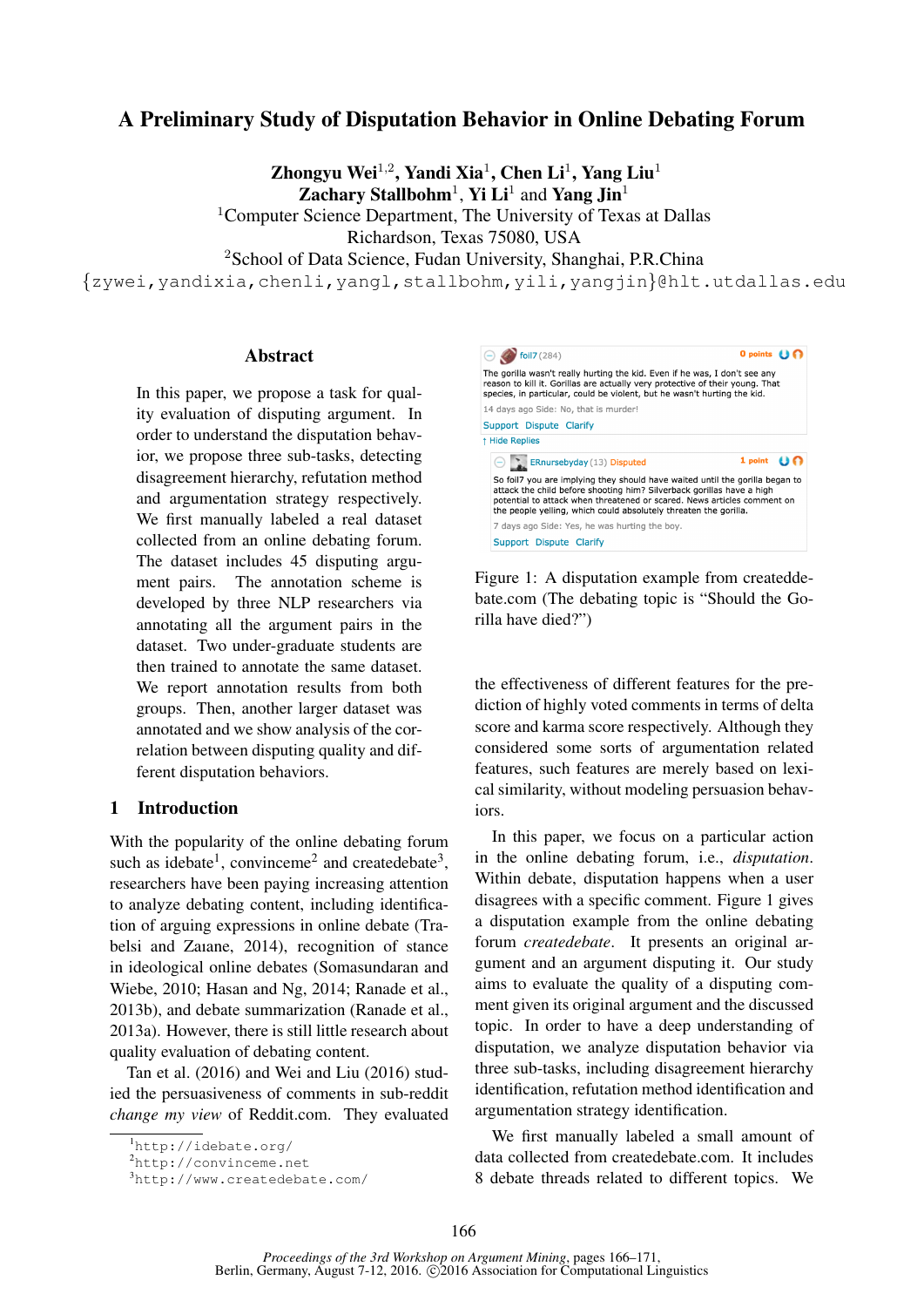extracted all the 45 disputing pairs from these threads. Each pair contains two arguments and the second one disputes the first one. Three NLP researchers (the first three authors of the paper) first developed a rough version of annotation scheme and they annotated all the argument pairs. Based on the annotation feedback and discussioins, they modified the scheme. Two native English speakers are then trained to annotate the same dataset. Further, we asked one annotator with better performance in previous step to annotate a larger set of data. We then analyze the correlation between disputing quality and different disputation behaviors. We will introduce annotation schema in Section 2 and then report the annotation result in Section 3. We conclude the paper in Section 4.

## 2 Annotation Schema

Our annotation is performed on a pair of arguments from opposite sides of a specific topic. In each pair, the second argument disputes the first one. Any of them can hold the "supportive" stance to the discussed topic. We define four annotation tasks: disagreement hierarchy (DH), refutation method (RM), argumentation strategy (AS) and disputing quality (DQ). The first three are proposed to understand the disputation behavior. In the disputing comment, DH indicates how the disagreement is expressed, RM describes which part of the original argument is attacked, and AS shows how the argument is formed.

### 2.1 Disagreement Hierarchy

In order to identify how users express their disagreement to the opposite argument, we borrowed the disagreement hierarchy from Paul Graham<sup>4</sup>. We modified the original version of the theory by combining some similar categories and proposed a four-level hierarchy. The definition of different types of DH is shown below. Examples of disputing comments with different disagreement hierarchies are shown in Table 1.

- a) DH-LV1: Irrelevance. The disagreement barely considers the content of the original argument.
- b) DH-LV2: Contradiction. The disagreement simply states the opposing case, with little or no supporting evidence.

#### Table 1: Examples for disagreement hierarchy

| original argument                                                        |
|--------------------------------------------------------------------------|
| I strongly feel age for smoking and drinking should not be lowered       |
| down as it can disturb the hormonal balance of the body!                 |
| disputing argument                                                       |
| DH-LV1: Irrelevance                                                      |
| Wat???? You are an idiot! I would definitely give you a down vote!       |
| DH-LV2: Contradiction                                                    |
| I do not think this correct, it is impossible to be accepted.            |
| DH-LV3: Target Losing Argument                                           |
| So this age 21 thing is really stupid cause like i said minors still get |
| hold to alcoholic beverages. (Age limit is non-sense because teen-age    |
| can always have alcohol.)                                                |
| DH-LV4: Refutation                                                       |
| Getting involved in a war will also hurt your body as drinking and smok- |
| ing, but the age limit is 18 instead of 21.                              |

- c) DH-LV3: Target Losing Argument. The disagreement is contradiction plus reasoning and/or evidence. However, it aims at something slightly different from the original argument.
- d) DH-LV4: Refutation. Refutation is a counterargument quoting content from the original argument. The quoting can be either explicit or implicit.

### 2.2 Refutation Method

When a disputing comment is labeled as *refutation*, we will further identify its refutation method. This sub-task is proposed to indicate what aspect of the original argument is attacked by the disputing one. Three categories are given for this subtask according to the theory of *refutation methods* proposed by Freeley and Steinberg (2013). Examples for disputing comments using different refutation methods are shown in Table 2.

- a) RM-F: refute fallacy. Refutation is performed by attacking the fallacy of the original argument. This usually happens when the target of the attack is the correctness of the claim itself in the original argument.
- b) RM-R: refute reasoning. Refutation is performed by attacking the reasoning process demonstrated in the original argument.
- c) RM-E: refute evidence. Refutation is performed by attacking the correctness of the evidence given in the original argument.

### 2.3 Argumentation Strategy

To dispute the original argument, the users will form their own argument. Argumentation strategies have been studies in both The Toulmin Model

<sup>4</sup>http://paulgraham.com/disagree.html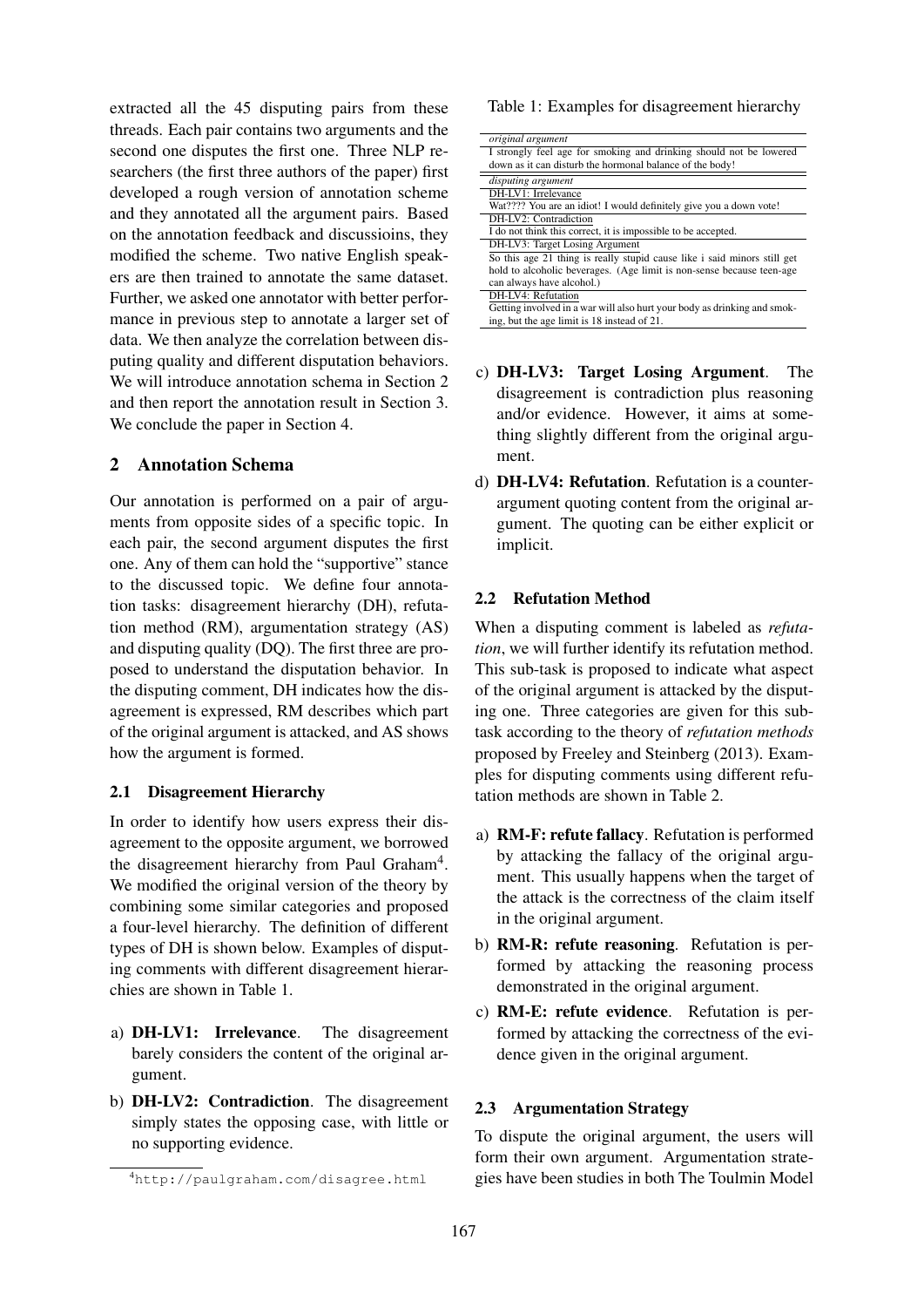Table 2: Examples for refutation methods (OA: original argument; DA: disputing argument)

|                                                                          | Lo                     |
|--------------------------------------------------------------------------|------------------------|
| RM-F: refute fallacy                                                     | sex                    |
| OA: Humans are not animal's and dont say that we evolved from mon-       | An                     |
| keys because we did not                                                  | WI                     |
| DA: dont say that we evolved from monkeys because we did not             | <b>WO</b>              |
| http://en.wikipedia.org/wiki/Human_evolution And there's a long list of  | Sig                    |
| references and further reading down there.                               | Wł                     |
| RM-R: refute reasoning                                                   | Ca                     |
| OA: There is supposed to be equal protection under the law. If we give   | Be                     |
| some couples benefits for being together we need to give it to the rest. | Au                     |
| DA: Talking about the 14th Amendment's Equal Protection Clause?          | As                     |
| That was talking about slavery.                                          |                        |
| RM-E: refute evidence                                                    | Pri<br>$\overline{As}$ |
| OA: Dont say that we evolved from monkeys because we did not             |                        |
| http://en.wikipedia.org/wiki/Human_evolution And there's a long list of  |                        |
| references and further reading down there.                               |                        |
| DA: Evolution is fake God made you retard learn it. Also Wikipedia       |                        |
| is sooooooooo wrong random people put stuff in there and the creator     |                        |

of Argumentation<sup>5</sup> and the work of Walton et al. (2008). In our research, we employ the classification version from Toulmin because it is much simpler. Six categories are used to indicate the argumentation strategy used in the disputing argument. Note that this label should be given based on user's intention instead of the quality of the argument. For example, users might choose inappropriate evidence to support the disputing claim. We will still treat it as *generalization*. Examples of arguments with different argumentation strategies are shown in Table 3.

does not even care Yah Fools

- a) Generalization. Argument by generalization assumes that a number of examples can be applied more generally.
- b) Analogy. Argument by analogy examines alternative examples in order to prove that what is true in one case is true in the other.
- c) Sign. Argument by sign asserts that two or more things are so closely related that the presence or absence of one indicates the presence or absence of the other.
- d) Cause. Argument by cause attempts to establish a cause and effect relationship between two events.
- e) Authority. Argument by authority relies on the testimony and reasoning of a credible source.
- f) Principle. Argument by principle locates a principle that is widely regarded as valid and shows that a situation exists in which this principle applies.
- g) Other. When no above-mentioned argumentation strategy is identified, we label it as other.

#### Table 3: Examples for argumentation strategy

| Generalization                                                       |
|----------------------------------------------------------------------|
| Look at alan turing; government data collection on him and his homo- |
| sexual tendencies led to his suicide.                                |
| Analogy                                                              |
| What has worked for drug decriminalization in the Netherlands should |
| work in the United States.                                           |
| Sign                                                                 |
| Where there's fire, there's smoke.                                   |
| Cause                                                                |
| Beer causes drunkenness, or that drunkenness can be caused by beer.  |
| Authority                                                            |
| As stated by Wikipedia: human is evolved from animal.                |
| Principle                                                            |
| As it says, "there is a will, there is a way".                       |
|                                                                      |

#### Debating quality evaluation

We are also interested in the general quality of the disputing comment. We use three categories: *bad debate*, *reasonable debate* and *good debate*. The label should be assigned based on the content of the disputing argument instead of annotators' personal preference to the topic.

- a) Bad debate. The disagreement is irrelevant or simply states its attitude without any support; the support or reasoning or fallacy is not reasonable.
- b) Reasonable debate. The disagreement is complete including contradiction and related supportive evidence or reasoning. However, the argument might be attacked easily.
- c) Good debate. The disagreement contains contradiction and related supportive evidence or reasoning. Besides, this argument is good and persuasive to some extent.

### 3 Annotation Result

The annotation is performed on the variantA dataset<sup>6</sup> provided by the 3rd workshop on argumentation mining collected from createdebate.com. In such forum, each debating thread is about a particular topic and users can initialize a comment with a specific stance. Besides starting a comment, users can also reply to a comment with an intention of supporting, disputing or clarifying.

We first work on one subset of the data, namely *dev* to develop our annotation scheme and analyze the annotation performance of two laymen annotators. The statistics of the original *dev* set are given in Table 4. As we can see, more than half of the comments are disputing ones. We extract all disputing comments together with their original comment to form argument pairs as the first batch of

<sup>5</sup>http://www-rohan.sdsu.edu/˜digger/ 305/toulmin\_model.htm

<sup>6</sup> Please contact authors for the annotated dataset.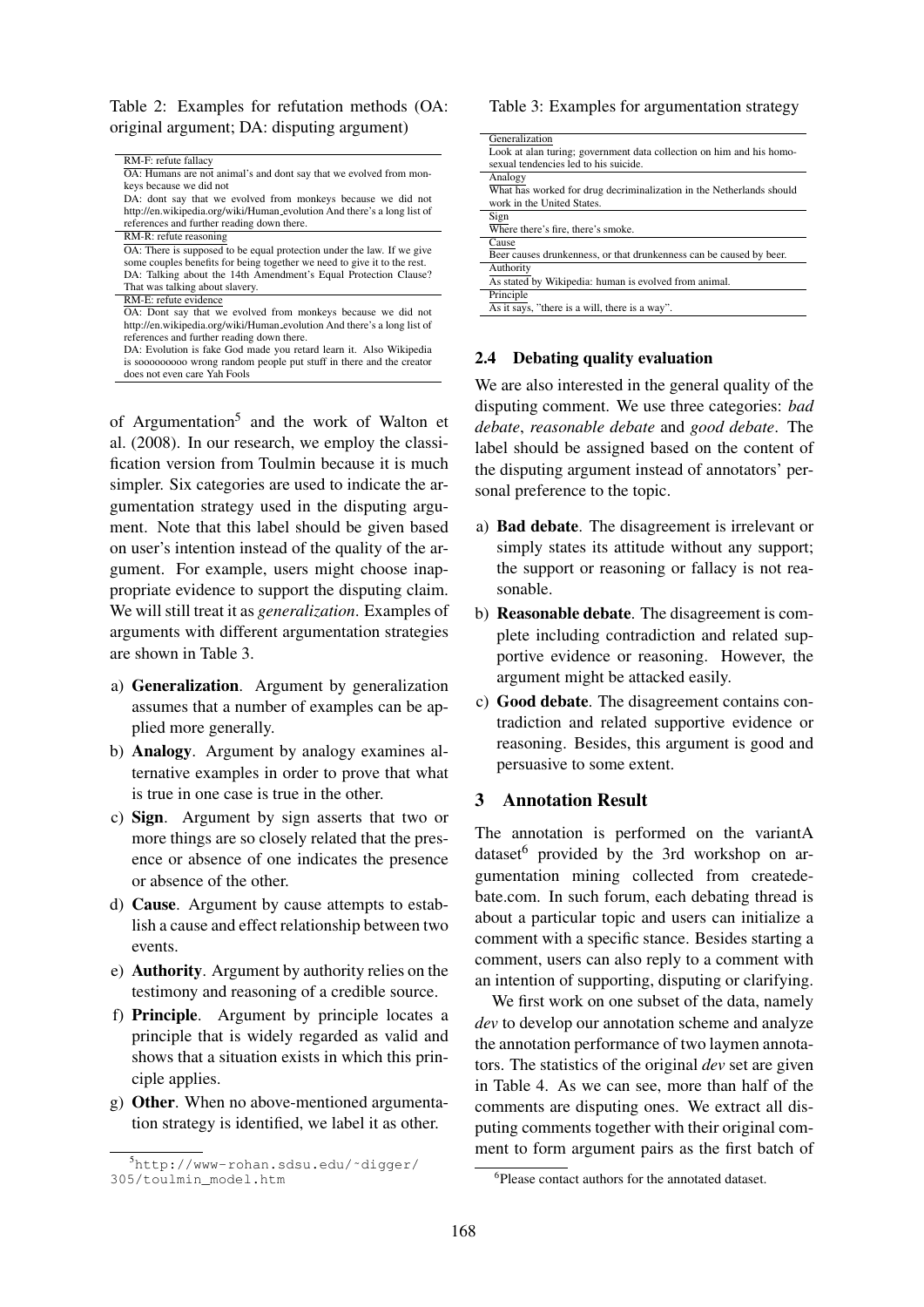Table 4: Statistics of the dev dataset in VariantA from createdebate.com

| Thread #                           | 8     |
|------------------------------------|-------|
| avg comment#                       | 10.25 |
| avg initial comment #              | 3.00  |
| avg disputation comment #          | 5.63  |
| avg support comment#               | 1.38  |
| avg clarify comment #              | 0.25  |
| unique user #                      | 6.7   |
| avg length of initial comments     | 87.16 |
| avg length of disputation comments | 67.02 |
| avg length of comments             | 69.24 |



Figure 2: Workflow of the annotation task

our experiment dataset *batch-1*, 8 threads and 45 pairs of arguments in total.

We also analyze the relationship between different disputation behaviors and the quality of the disputing argument. To make this correlation analysis more convincible and also to motivate followup research for disputation analysis in the online forum, we collected another batch of annotation on the larger dataset *batch-2* from another two sub-sets of variantA (i.e., *test* and *crowdsourcing*). This batch contains 20 new topics including 93 pairs of disputing arguments. The correlation analysis is then performed on the combination of *batch-1* and *batch-2*.

### 3.1 Annotation Result of Expert and Layman on Batch-1

Three NLP researchers work together to define the annotation scheme via annotating all the argument pairs in *batch-1*. Two undergraduate students are then hired to annotate the same set of data given two days to finish all the annotation task. A half an hour training session is used for introducing the annotation scheme and demonstrating the annotation process via two samples. The work flow of the annotation is shown in Figure 2. Annotators are given the entire thread of the debating to have a background of the discussion related to this topic.

We first look at the label distribution on all the four annotation tasks based on experts' opinion on *batch-1*. The annotation scheme changes during the annotation process via discussion, we thus are not able to provide agreement between experts. For the three disputation behavior annotation tasks, experts finalize the label after discussion. For the disputing quality evaluation, experts agree on the label for *bad debate* but had different opinions about *good* and *reasonable* ones, since these are subjective. Therefore, for general quality annotation we take the majority. Table 5 shows the detail of the annotation results. For disagreement hierarchy, 36 out 45 (80%) disputation are *refutation*. For refutation method, 20 (44%) disputing comments refute fallacy directly, while 7 (18%) and 9 (20%) refute evidence and reasoning respectively. For argumentation strategy, 20 (44%) disputing comments do not use any specified methods. *Generalization* is the most popular one while no *sign* and *principle* are found. For the disputing quality, more than half of the comments are labeled as reasonable. Only 10 (22%) are labeled as good.

We then analyze the annotation result for two laymen annotators using experts' opinion as ground truth on *batch-1*. Generally speaking, the disputation behavior annotation is difficult for laymen. With only half an hour training, the performance of both annotators is not very good for labeling the four tasks. For disagreement hierarchy, annotators seem to have problems to distinguish *target losing argument* and *refutation*. Annotator-1 mis-labels too many instances as *ttarget losing argument* while annotator-2 gives only 1 such annotation. The lowest accuracy comes from refutation method identification. This is because the task requires deep understanding and analysis of argument. For disputing quality evaluation, it is easier for annotators to identify the *bad* argument. Distinguishing *good* and *reasonable* disputing is much more difficult. This is because the difference between them is very subjective.

### 3.2 Correlation of Disputation Behavior and Disputing Quality

With the same strategy, we further construct and annotate the second batch of experiment dataset *batch-2*. *Annotator-1* worked for this. Before the annotation, we review the error annotation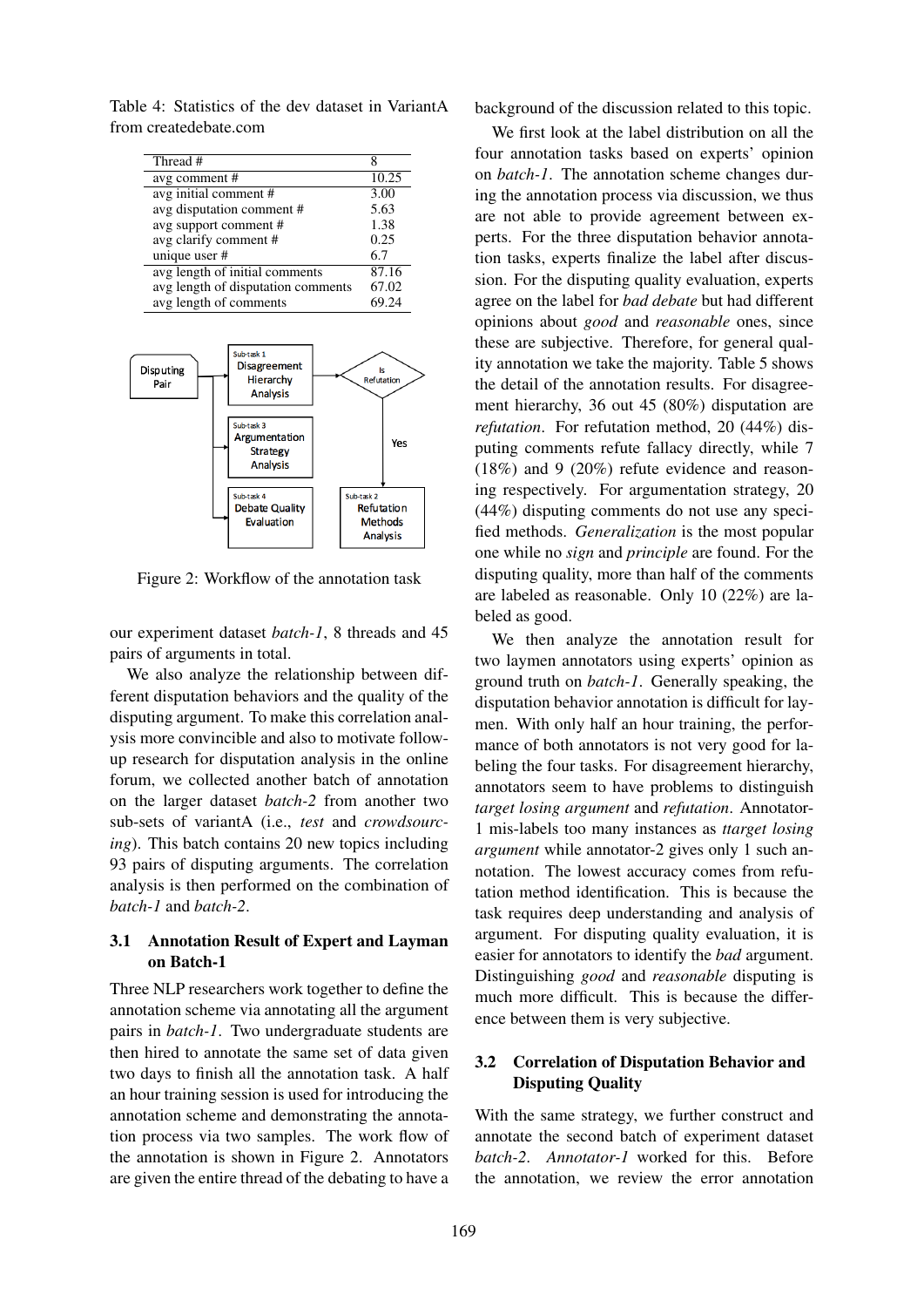|                        |                | Batch-1    |                 |           |        |       |                |           |        | Batch-2 |             |
|------------------------|----------------|------------|-----------------|-----------|--------|-------|----------------|-----------|--------|---------|-------------|
| <b>Annotation Type</b> |                | Expert     | Annotator-1     |           |        |       | Annotator-2    |           |        |         | Annotator-1 |
|                        |                | #          | #               | precision | recall | $F-1$ | #              | precision | recall | F-1     | #           |
| DH                     | DH-LV1         | 2(1%)      | 3               | 0.667     | 1.000  | 0.800 |                | 1.000     | 0.500  | 0.667   | 4(4%)       |
|                        | $DH-IV2$       | $(2\%)$    | 2               | 0.500     | 1.000  | 0.667 | $\overline{2}$ | 0.500     | 1.000  | 0.667   | 5(5%)       |
|                        | DH-LV3         | 6(13%)     | 12              | 0.417     | 0.833  | 0.556 |                | 0.000     | 0.000  | 0.000   | 12(13%)     |
|                        | DH-LV4         | $36(80\%)$ | 27              | 1.000     | 0.750  | 0.857 | 41             | 0.829     | 0.944  | 0.883   | 72 (77%)    |
| RM                     | $RM-E$         | 7(18%)     | $\overline{c}$  | 1.000     | 0.286  | 0.444 | 6              | 0.333     | 0.286  | 0.308   | 4(4%)       |
|                        | $RM-R$         | 9(20%)     | 19              | 0.263     | 0.556  | 0.357 | 11             | 0.364     | 0.444  | 0.400   | 27(29%)     |
|                        | $RM-F$         | 20(44%)    | 6               | 1.000     | 0.300  | 0.462 | 24             | 0.500     | 0.600  | 0.545   | 41 (44%)    |
| AS                     | generalization | $9(20\%)$  | 6               | 0.667     | 0.667  | 0.667 | 6              | 0.167     | 0.167  | 0.167   | 5(5%)       |
|                        | analogy        | 5 $(11\%)$ | 4               | 0.500     | 0.400  | 0.444 | 7              | 0.714     | 1.000  | 0.833   | 8(9%)       |
|                        | sign           | $0(0\%)$   | 4               | 0.000     | 0.000  | 0.000 | $\Omega$       | 0.000     | 0.000  | 0.000   | $0(0\%)$    |
|                        | cause          | 6(13%)     | 12              | 0.500     | 0.667  | 0.571 | 10             | 0.600     | 0.667  | 0.632   | 33 (35%)    |
|                        | authority      | 5(11%)     | 3               | 0.667     | 0.400  | 0.500 |                | 0.714     | 1.000  | 0.833   | 7(8%)       |
|                        | principle      | $0(0\%)$   | $\Omega$        | 0.000     | 0.000  | 0.000 | $\Omega$       | 0.000     | 0.000  | 0.000   | $0(0\%)$    |
|                        | other          | 20(44%)    | 16              | 0.813     | 0.650  | 0.722 | 15             | 0.800     | 0.600  | 0.686   | 40(43%)     |
| DQ                     | bad            | 12(27%)    | $\overline{21}$ | 0.523     | 0.917  | 0.667 | 11             | 0.818     | 0.750  | 0.783   | $19(20\%)$  |
|                        | reasonable     | 23(51%)    | 21              | 0.667     | 0.609  | 0.636 | 9              | 0.667     | 0.261  | 0.375   | 58 (62%)    |
|                        | good           | 10(22%)    | 3               | 0.000     | 0.000  | 0.000 | 25             | 0.280     | 0.700  | 0.400   | 16(17%)     |

#### Table 5: Annotation results



Figure 3: The correlation between disputation behaviors and disputing quality (binary setting) on *batch-1*+*batch-2*.

with the annotator to enhance his understanding about the annotation task. The annotation result of *batch-2* can be seen in Table 5. We then report the correlation result between disputation behaviors and disputing quality of the arguments on the combination of *batch-1* and *batch-2*.

For the correlation analysis, we report the label distribution in terms of disputing quality for arguments with different disputation labels. Considering the difference between a "good disputing" and a "reasonable disputing" is hard to decide, we treat both *reasonable* and *good* as *reasonable* to form a binary setting. Figure 3 shows the correlation between disputation behaviors and disputing quality. As we can see, all the arguments labeled as *DH-irrelevance* and *DH-contradiction* are *bad* ones, and 91.7% of *DH-refutation* arguments are *reasonable*. For argumentation strategy, *analogy* (100%), *cause* (89.7%) and *authority* (91.7%) are good indicators for *reasonable* arguments.

### 3.3 Discussion

We identified two major reasons for annotation errors after result analysis on *batch-1*. First, some categories within sub-tasks are difficult to distinguish in nature (e.g. target losing argument and refutation). Second, some disputing comments contain multiple claims and premises. This makes it difficult to identify the essential claim of the disputation. We believe we can improve the annotation performance in future work by: a) extend the time for training session and pick some representative samples for demonstration; b) modify the annotation scheme to avoid the ambiguity between categories; c) preprocess the disputing comment to identify the essential argument for better annotation.

### 4 Conclusion

In this paper, we analyzed the disputation action in the online debate. Four sub-tasks were proposed including disagreement hierarchy identification, refutation method identification, argumentation strategy identification and disputing quality evaluation. We labeled a set of disputing argument pairs extracted from a real dataset collected in createddebate.com and showed annotation results.

#### Acknowledgments

The work is partially supported by DARPA Contract No. FA8750-13-2-0041 and AFOSR award No. FA9550-15-1-0346.